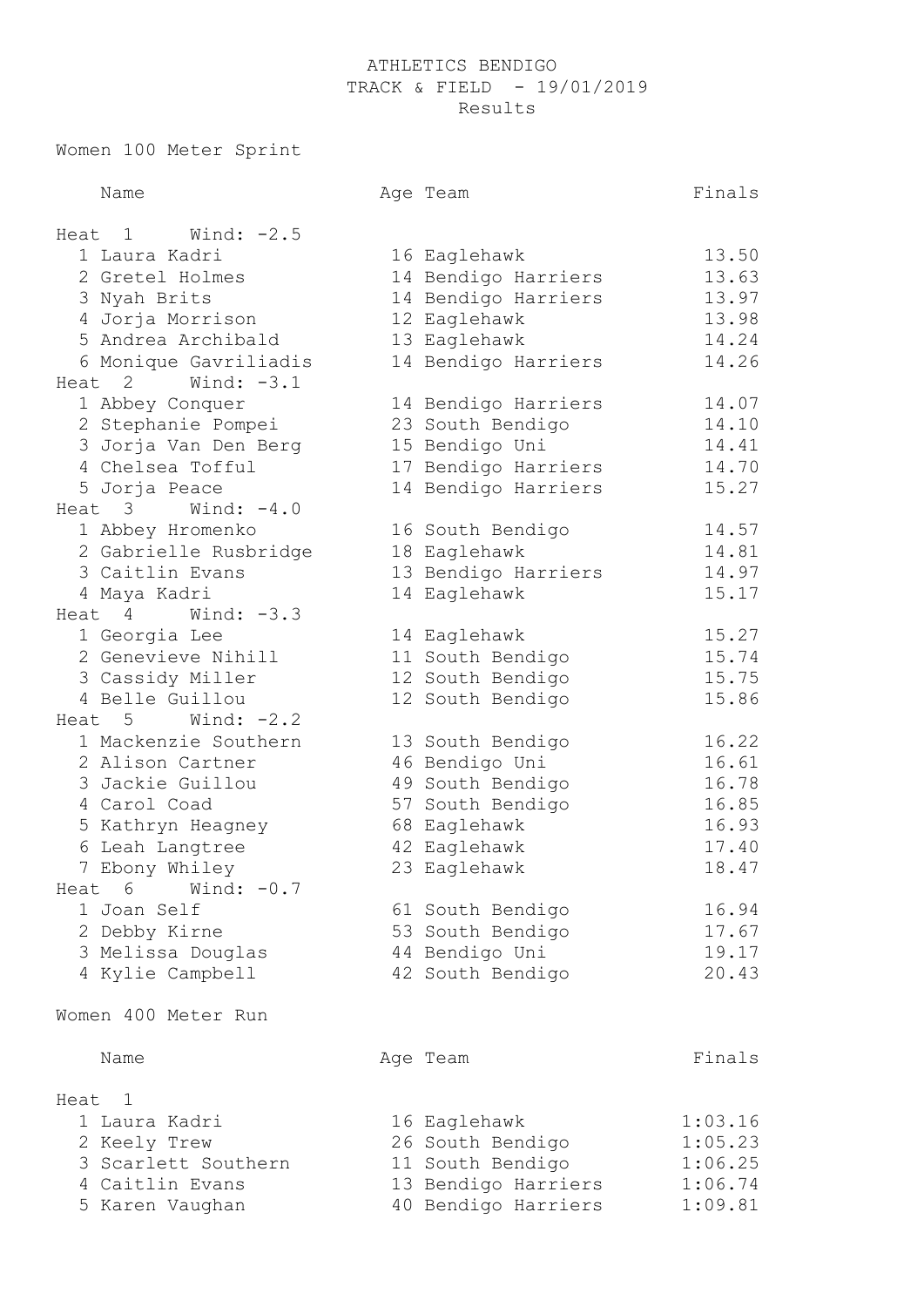| 2<br>Heat                              |                     |         |
|----------------------------------------|---------------------|---------|
| 1 Genevieve Nihill                     | 11 South Bendigo    | 1:15.11 |
| 2 Belle Guillou                        | 12 South Bendigo    | 1:15.19 |
| 3 Mackenzie Southern                   | 13 South Bendigo    | 1:17.22 |
| 4 Sandra Kadri                         | 48 Eaglehawk        | 1:22.94 |
| 5 Jackie Guillou                       | 49 South Bendigo    | 1:24.71 |
| 6 Carol Coad                           | 57 South Bendigo    | 1:29.46 |
|                                        |                     |         |
| Men 100 Meter Sprint                   |                     |         |
| Name                                   | Age Team            | Finals  |
| Heat $1$ Wind: $-4.9$                  |                     |         |
| 1 Kye Mason                            | 16 Eaglehawk        | 11.50   |
| 2 Jake Hilson                          | 19 South Bendigo    | 12.02   |
| 3 James Miller                         | 16 Bendigo Harriers | 12.17   |
| 4 Jamie Harrison                       | 18 Eaglehawk        | 12.20   |
| 5 James Bentley                        | 14 Eaglehawk        | 12.86   |
| Wind: $-3.4$<br>Heat <sub>2</sub>      |                     |         |
| 1 Seth Hoskin                          | 14 Bendigo Harriers | 12.51   |
| 2 Lachlan Start                        | 18 Eaglehawk        | 12.57   |
| 3 Luke Matthews                        | 37 Bendigo Harriers | 12.62   |
| 4 Corey Heagney                        | 15 Eaglehawk        | 12.75   |
| 5 David Chisholm                       |                     | 13.32   |
|                                        | 50 Eaglehawk        |         |
| 6 Sebastyn Andrea<br>Heat 3            | 13 South Bendigo    | 13.35   |
| Wind: $-2.2$                           |                     |         |
| 1 Aaron Norton                         | 39 South Bendigo    | 13.28   |
| 2 Timothy Sullivan T38                 | 43 Eaglehawk        | 13.48   |
| 3 Lachlan Carr                         | 22 Bendigo Harriers | 14.04   |
| 4 Harry Roberts                        | 13 Eaglehawk        | 14.09   |
| Wind: $-0.1$<br>$\overline{4}$<br>Heat |                     |         |
| 1 Antony Langdon                       | 50 Eaglehawk        | 13.45   |
| 2 Christopher Kadri                    | 49 Eaglehawk        | 13.92   |
| 3 Kyle Hilson                          | 21 South Bendigo    | 14.23   |
| 4 Ross Douglas                         | 52 Bendigo Uni      | 14.57   |
| 5 Terry Hicks                          | 64 Eaglehawk        | 14.97   |
| Wind: $-2.4$<br>Heat 5                 |                     |         |
| 1 Leigh Browell                        | 44 South Bendigo    | 15.07   |
| 1 Shane Miller                         | 43 South Bendigo    | 15.07   |
| 3 Jake Gavriliadis                     | 12 Bendigo Harriers | 15.36   |
| 4 Geoff Shaw                           | 70 Bendigo Harriers | 15.58   |
| 5 Joshua Evans                         | 13 Bendigo Harriers | 16.23   |
| 6 Logan Hromenko                       | 13 South Bendigo    | 17.62   |
| Men 400 Meter Run                      |                     |         |
|                                        |                     |         |
| Name                                   | Age Team            | Finals  |
| Heat<br>1                              |                     |         |
| 1 Jake Hilson                          | 19 South Bendigo    | 50.58   |
| 2 Jamie Harrison                       | 18 Eaglehawk        | 50.73   |
| 3 James Bentley                        | 14 Eaglehawk        | 52.83   |
| 4 Daniel Baldwin                       | 16 Bendigo Harriers | 55.66   |
|                                        |                     |         |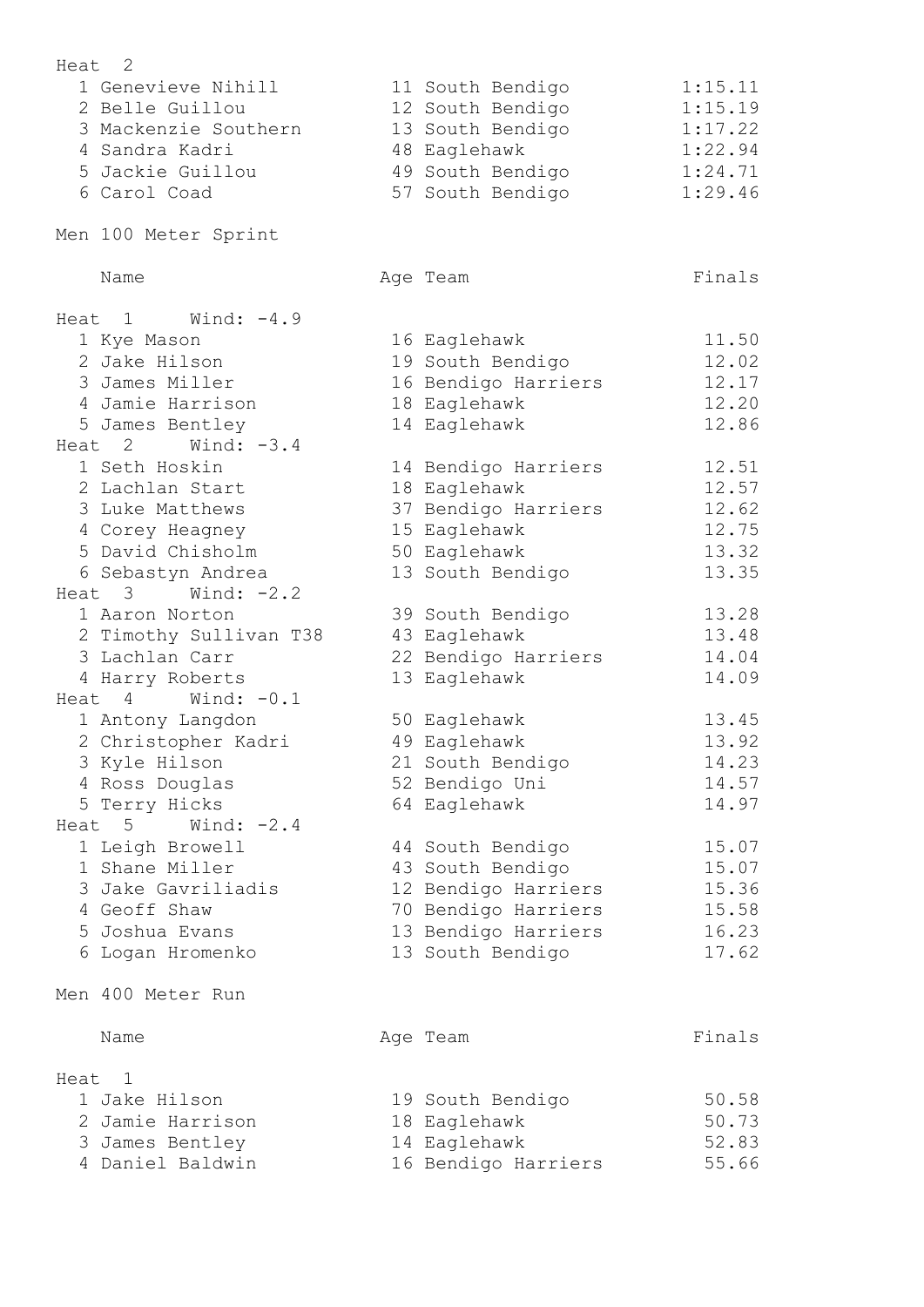| Heat <sub>2</sub> |                                                 |                                    |                |
|-------------------|-------------------------------------------------|------------------------------------|----------------|
|                   | 1 Luke Matthews                                 | 37 Bendigo Harriers                | 57.19          |
|                   | 2 Sebastyn Andrea                               | 13 South Bendigo                   | 59.51          |
|                   | 3 Aaron Norton                                  | 39 South Bendigo                   | 1:00.08        |
|                   | 4 Jeremy Vaughan                                | 38 Bendigo Harriers                | 1:02.63        |
|                   | 5 Gretel Holmes                                 | 14 Bendigo Harriers                | 1:03.15        |
| Heat 3            |                                                 |                                    |                |
|                   | 1 Corey Heagney                                 | 15 Eaglehawk                       | 1:01.17        |
|                   | 2 Gregory Hilson                                | 49 South Bendigo                   | 1:03.39        |
|                   | 3 Gabrielle Rusbridge                           | 18 Eaglehawk                       | 1:04.53        |
|                   | 4 Timothy Sullivan T38                          | 43 Eaglehawk                       | 1:05.97        |
|                   | 5 Stephanie Pompei                              | 23 South Bendigo                   | 1:06.18        |
|                   | 6 Lachlan Carr                                  | 22 Bendigo Harriers                | 1:07.56        |
| Heat 4            |                                                 |                                    |                |
|                   | 1 Jayden Padgham                                | 13 Bendigo Uni                     | 1:02.96        |
|                   | 2 Eric Baker                                    | 56 Bendigo Harriers                | 1:08.61        |
|                   | 3 Shane Miller                                  | 43 South Bendigo                   | 1:14.69        |
|                   | 4 Joshua Evans                                  | 13 Bendigo Harriers                | 1:19.13        |
|                   | 5 Garnet Rodda                                  | 69 Bendigo Harriers                | 1:21.59        |
|                   |                                                 |                                    |                |
|                   | Men 110 Meter Hurdles                           |                                    |                |
|                   | Name                                            | Age Team                           | Finals         |
|                   |                                                 |                                    |                |
|                   | Heat $1$ Wind: $-2.7$                           |                                    |                |
|                   | 1 Daniel Baldwin                                | 16 Bendigo Harriers                | 17.20          |
|                   | Mixed 1500 Meter Run                            |                                    |                |
|                   | Name                                            | Age Team                           | Finals         |
|                   |                                                 |                                    |                |
| Heat 1            |                                                 |                                    |                |
|                   | 1 Jayden Padgham                                | M13 Bendigo Uni                    | 4:52.07        |
|                   | 2 Rebecca Beagley                               | W27 Glenhuntly                     | 4:58.76        |
|                   | 3 Taryn Furletti                                | W15 South Bendigo                  | 5:07.65        |
|                   | 4 Peter Cowell                                  | M55 Bendigo Harriers               | 5:10.63        |
|                   | 5 Harrison Boyd                                 | M13 Bendigo Harriers               | 5:26.83        |
|                   | 6 Anna de Vrieze                                | W32 South Bendigo                  | 5:28.37        |
|                   | 7 Craig Green                                   | M51 Bendigo Uni                    | 5:35.50        |
|                   | 8 Tiffany Bussem Jorgensen W17 Bendigo Harriers |                                    | 5:44.91        |
|                   | 9 Anne Buckley                                  | W51 Bendigo Harriers               | 5:54.93        |
|                   | 10 Leigh Browell                                | M44 South Bendigo                  | 6:09.27        |
|                   | 11 Caitlin Campbell                             | W15 South Bendigo                  | 6:12.36        |
| Heat              | 2                                               |                                    |                |
|                   | 1 Olivia Attard                                 | W19 South Bendigo                  | 5:47.15        |
|                   | 2 Melissa Douglas                               | W44 Bendigo Uni                    | 6:08.25        |
|                   | 3 Brodie Vaughan                                | W10 Bendigo Harriers               | 6:10.59        |
|                   | 4 Debby Kirne                                   | W53 South Bendigo                  | 6:19.76        |
|                   | 5 Leanne Healey                                 | W53 Bendigo Harriers               | 6:21.31        |
|                   | 6 Alison Cartner                                | W46 Bendigo Uni                    | 6:22.68        |
|                   | 7 Emily Heislers                                | W17 Eaglehawk                      | 6:55.93        |
|                   |                                                 |                                    |                |
|                   | 8 Garnet Rodda                                  | M69 Bendigo Harriers               | 7:12.48        |
|                   | 9 Jackie Guillou<br>-- Sandra Kadri             | W49 South Bendigo<br>W48 Eaglehawk | 7:23.79<br>DNF |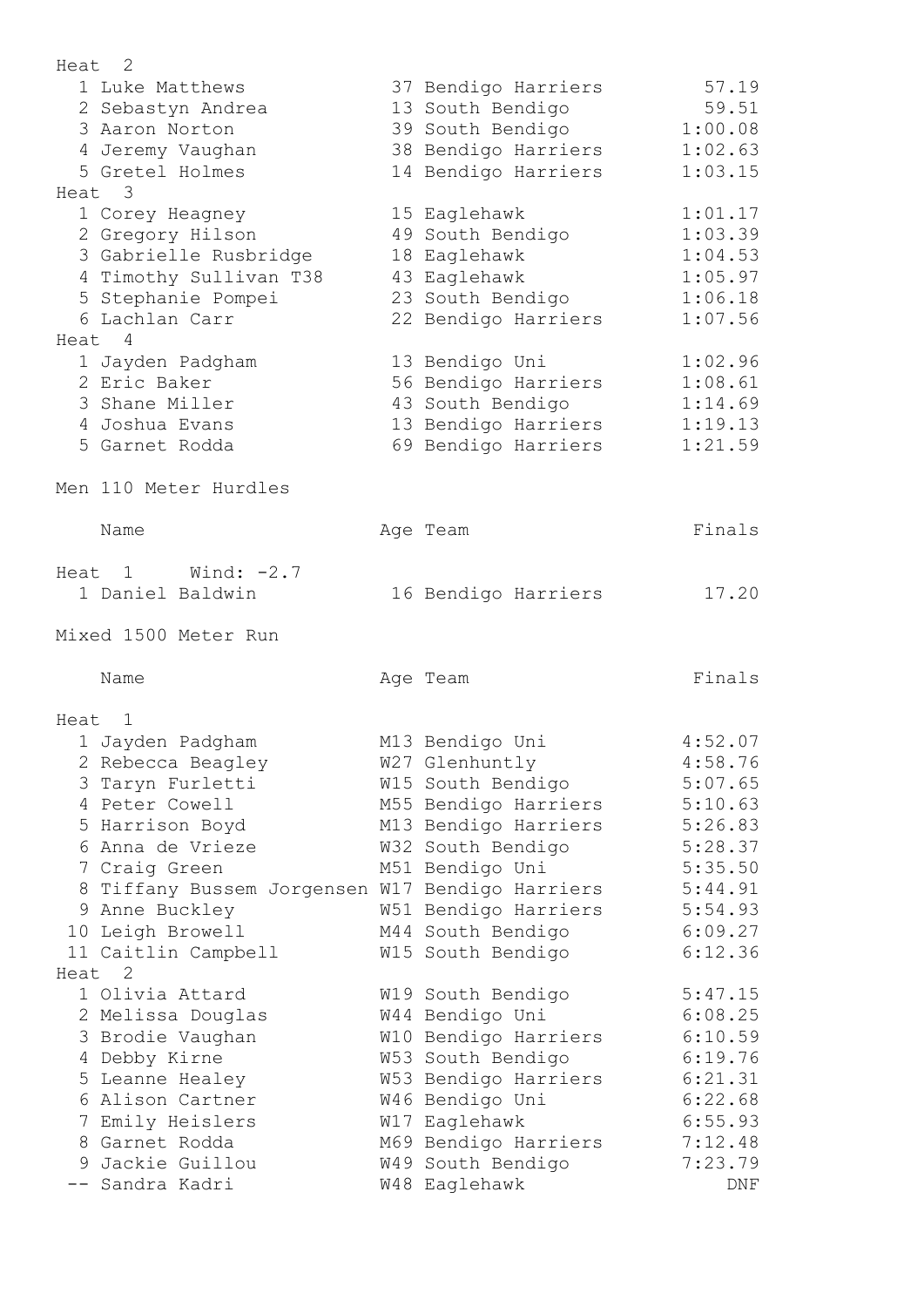|        | Name                    |  | Age Team             | Finals   |  |  |
|--------|-------------------------|--|----------------------|----------|--|--|
| Heat 1 |                         |  |                      |          |  |  |
|        | 1 Brodie Andrews        |  | M14 Essendon         | 10:52.99 |  |  |
|        | 2 Lachlan Carr          |  | M22 Bendigo Harriers | 11:34.47 |  |  |
|        | 3 Sienna Andrews        |  | W14 Essendon         | 11:38.52 |  |  |
|        | 4 Leigh Browell         |  | M44 South Bendigo    | 13:44.93 |  |  |
|        | 5 Alison Cartner        |  | W46 Bendigo Uni      | 14:15.38 |  |  |
|        | 6 Ross Douglas          |  | M52 Bendigo Uni      | 14:33.09 |  |  |
|        | -- Craig Green          |  | M51 Bendigo Uni      | DNF      |  |  |
|        | -- Geoff Jordan         |  | M49 Bendigo Harriers | DNF      |  |  |
|        | Mixed 5000 Meter Run    |  |                      |          |  |  |
|        |                         |  |                      |          |  |  |
|        | Name                    |  | Age Team             | Finals   |  |  |
|        | 1 Peter Cowell          |  | M55 Bendigo Harriers | 19:48.04 |  |  |
|        | 2 Olivia Attard         |  | W19 South Bendigo    | 23:29.76 |  |  |
|        | 3 Hunter Gill           |  | M70 Bendigo Harriers | 24:53.39 |  |  |
|        | 4 Peter Curtis          |  | M24 South Bendigo    | 25:14.58 |  |  |
|        | -- Debby Kirne          |  | W53 South Bendigo    | DNF      |  |  |
|        | Mixed 80 Meter Hurdles  |  |                      |          |  |  |
|        | Name                    |  | Age Team             | Finals   |  |  |
| Heat   | Wind: $-0.6$<br>1       |  |                      |          |  |  |
|        | 1 Caitlin Evans         |  | W13 Bendigo Harriers | 14.96    |  |  |
|        | 2 Toni Phillips         |  | W46 Eaglehawk        | 15.21    |  |  |
|        | 3 Cassidy Miller        |  | W12 South Bendigo    | 18.49    |  |  |
|        | 4 Joan Self             |  | W61 South Bendigo    | 19.73    |  |  |
|        | 5 Trudy Haines          |  | W48 South Bendigo    | 20.19    |  |  |
|        | 6 Mackenzie Southern    |  | W13 South Bendigo    | 20.72    |  |  |
|        | Mixed 90 Meter Hurdles  |  |                      |          |  |  |
|        | Name                    |  | Age Team             | Finals   |  |  |
|        | Heat $1$ Wind: $-2.7$   |  |                      |          |  |  |
|        | 1 Jorja Peace           |  | W14 Bendigo Harriers | 15.68    |  |  |
|        | Mixed 100 Meter Hurdles |  |                      |          |  |  |
|        | Name                    |  | Age Team             | Finals   |  |  |
|        | 1 Abbey Hromenko        |  | W16 South Bendigo    | 17.74    |  |  |
|        | 2 David Chisholm        |  | M50 Eaglehawk        | 17.75    |  |  |
|        | 3 Antony Langdon        |  | M50 Eaglehawk        | 21.36    |  |  |
|        |                         |  |                      |          |  |  |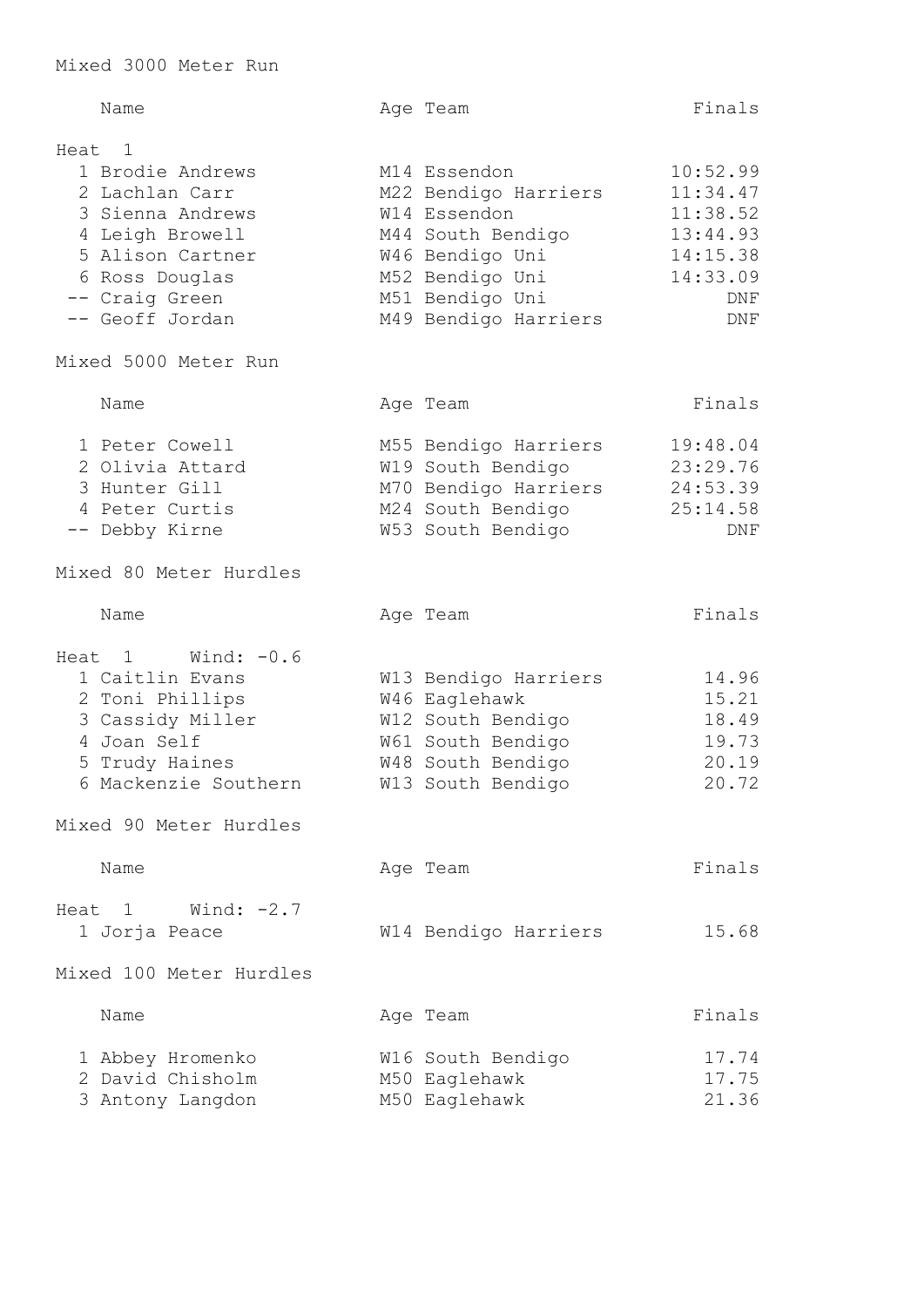## Team Finals

Heat 1 1 Eaglehawk 'B' 48.62 1) Corey Heagney 15 2) Kye Mason 16 3) Lachlan Start 18 4) Harry Roberts 13 2 South Bendigo 'C' 52.32 1) Jake Hilson 19 2) Sebastyn Andrea 13 3) Peter Curtis 24 4) Shane Miller 43 3 Bendigo Harriers 'A' 55.70 1) Jorja Peace 14 2) Abbey Conquer 14 3) Monique Gavriliadis 14 4) Nyah Brits 14 4 Eaglehawk 'A' 55.97 1) Andrea Archibald 13 2) Jorja Morrison 12 3) Georgia Lee 14 4) Niah Langtree 16 5 South Bendigo 'A' 1:07.09 1) Stephanie Pompei 23 2) Abbey Hromenko 16 3) Courtney Campbell 12 4) Kylie Campbell 42 6 South Bendigo 'B' 1:18.90 1) Joan Self 61 2) Debby Kirne 53 3) Annette Curtis 62 (4) Jennifer Payne 62 Mixed Pole Vault Name Ream Age Team Rinals Flight 1 1 Geoff Shaw M70 Bendigo Harriers 2.80m Flight 2 1 Geoff Jordan M49 Bendigo Harriers 2.20m 2 Logan Hromenko M13 South Bendigo 2.00m 3 Trudy Haines W48 South Bendigo 1.80m Mixed Long Jump Name **Age Team** Age Team Finals Wind Flight 1 1 Brodie Andrews M14 Essendon 4.38m 3.4 2 Caitlin Evans M13 Bendigo Harriers 4.15m +0.0 3 Christopher Kadri M49 Eaglehawk 4.07m -0.2 4 Joshua Evans M13 Bendigo Harriers 3.58m 2.5 5 Leah Langtree W42 Eaglehawk 3.57m 2.6 6 Courtney Campbell W12 South Bendigo 3.06m 1.1 7 Ebony Whiley W23 Eaglehawk 3.01m 0.9 8 Kathryn Heagney W68 Eaglehawk 2.12m 2.6 9 Kylie Campbell W42 South Bendigo 2.05m 4.0 -- Caitlin Campbell M15 South Bendigo FOUL Flight 2 1 Jeremy Vaughan M38 Bendigo Harriers 4.90m 2.9 2 Jalen Hoskin W16 Bendigo Harriers 4.55m 0.4 3 Maya Kadri W14 Eaglehawk 4.38m 3.3 4 Chelsea Tofful **W17 Bendigo Harriers** 4.09m 1.1

5 Antony Langdon M50 Eaglehawk 4.06m 1.8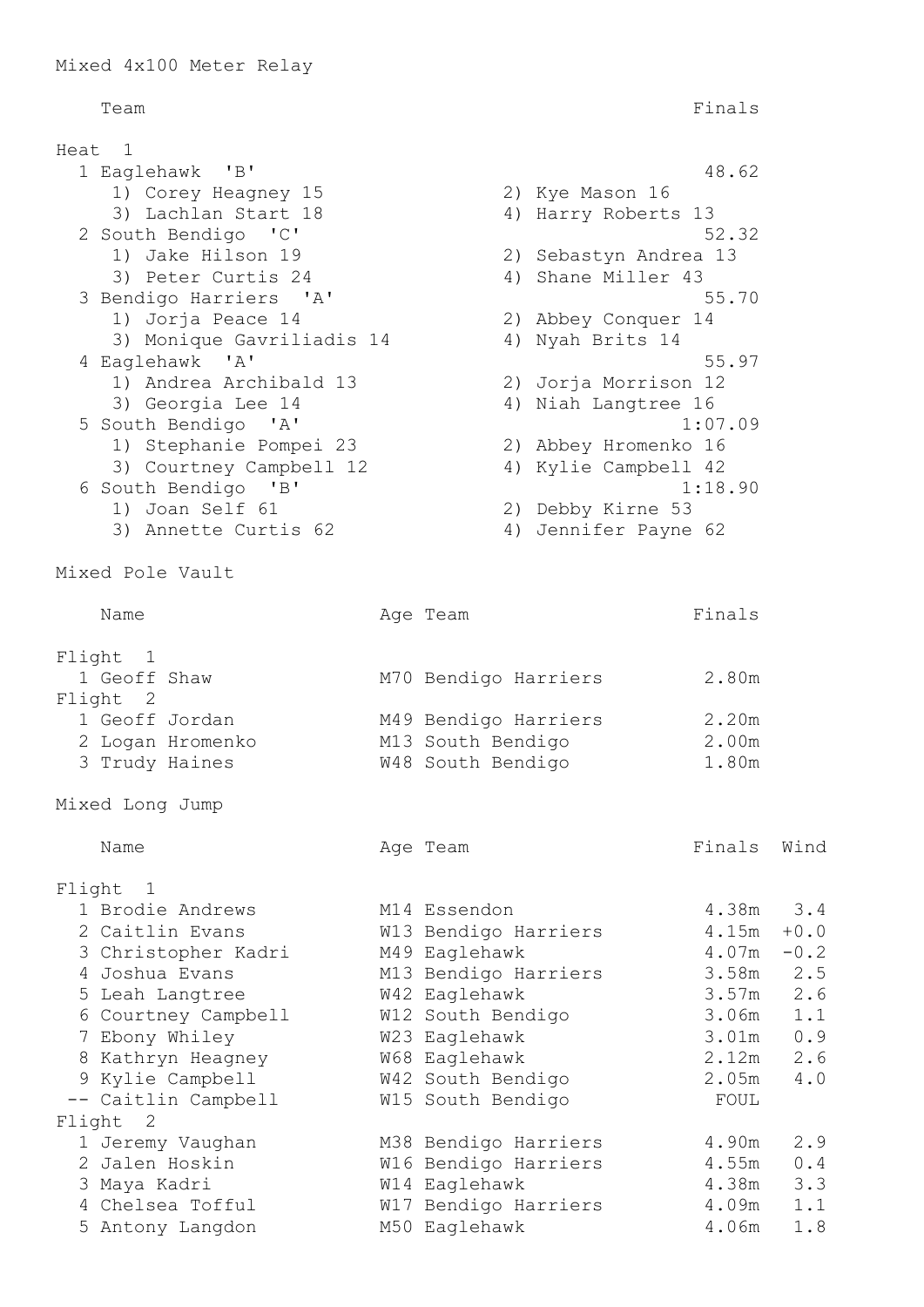| 6 Andrea Archibald                        | W13 Eaglehawk                             | 3.98m          | 0.9         |
|-------------------------------------------|-------------------------------------------|----------------|-------------|
| 7 Ross Douglas                            | M52 Bendigo Uni                           | 3.79m          | 4.8         |
| 8 Jake Gavriliadis                        | M12 Bendigo Harriers                      | 3.77m          | 0.7         |
| 9 Andrea Smith                            | W43 Bendigo Uni                           | $3.65m$ 2.8    |             |
| 10 Allie Guillou                          | W12 South Bendigo                         | $3.64m$ $3.0$  |             |
| 11 Belle Guillou                          | W12 South Bendigo                         | 3.42m          | $+0.0$      |
| 12 Joan Self                              | W61 South Bendigo                         | $3.41m$ $3.5$  |             |
| 13 Alex Gavriliadis                       | M14 Bendigo Harriers                      | $3.30m$ $3.4$  |             |
| 14 Carol Coad                             | W57 South Bendigo                         | 3.29m          | $+0.0$      |
| Flight 3                                  |                                           |                |             |
| 1 Lachlan Start                           | M18 Eaglehawk                             | 6.30m          | 5.2         |
| 2 James Miller                            | M16 Bendigo Harriers                      | 5.90m          | 2.0         |
| 3 Corey Heagney                           | M15 Eaglehawk                             | $5.44m$ 1.6    |             |
| 4 Seth Hoskin                             | M14 Bendigo Harriers                      | 5.38m<br>4.87m | $3 \cdot 2$ |
| 5 Monique Gavriliadis                     | W14 Bendigo Harriers                      | 4.82m          | 2.3<br>2.5  |
| 6 Sebastyn Andrea<br>7 David Chisholm     | M13 South Bendigo                         | 4.73m          | 0.5         |
| 8 Harry Roberts                           | M50 Eaglehawk<br>M13 Eaglehawk            | 4.58m          | 2.0         |
| 9 Jorja Morrison                          | W12 Eaglehawk                             | 4.35m          | 1.0         |
| 10 Aaron Norton                           | M39 South Bendigo                         | $4.33m$ $2.0$  |             |
| 11 Abbey Hromenko                         | W16 South Bendigo                         | $4.12m$ $4.0$  |             |
| 12 Ella Dee Farnell                       | W17 South Bendigo                         | 2.42m          | 1.3         |
|                                           |                                           |                |             |
| Mixed Shot Put                            |                                           |                |             |
| Name                                      | Age Team                                  | Finals         |             |
|                                           |                                           |                |             |
| Flight 1                                  |                                           |                |             |
| 1 James Bentley                           | M14 Eaglehawk                             | 10.35m         |             |
| 2 Monique Gavriliadis                     | W14 Bendigo Harriers                      | 10.23m         |             |
| 3 Mackenzie Cooper                        | M19 Bendigo Harriers                      | 10.05m         |             |
| 4 Bailey Cooper                           | M21 Bendigo Harriers                      | 9.64m          |             |
| 5 David Chisholm                          | M50 Eaglehawk                             | 9.22m          |             |
| 6 Olivia Graham                           | W18 Eaglehawk                             | 9.06m          |             |
| 7 Terry Hicks                             | M64 Eaglehawk                             | 9.00m          |             |
| 8 Anthony Messerle                        | M24 Bendigo Uni                           | 8.82m          |             |
| 9 Sebastyn Andrea                         | M13 South Bendigo                         | 8.38m          |             |
| 10 Craig Graham                           | M53 Eaglehawk                             | 8.05m          |             |
| 11 Aaron Norton                           | M39 South Bendigo                         | 7.91m          |             |
| Flight 2                                  |                                           |                |             |
| 1 Eric Baker                              | M56 Bendigo Harriers                      | 7.13m          |             |
| 2 Shane Miller                            | M43 South Bendigo                         | 6.40m<br>6.40m |             |
| 2 Jorja Morrison<br>4 Amber Fox           | W12 Eaglehawk                             | 6.27m          |             |
| 5 Caitlin Evans                           | W11 South Bendigo<br>W13 Bendigo Harriers | 6.22m          |             |
|                                           |                                           | 6.05m          |             |
| 6 Gabrielle Rusbridge<br>7 Barbara Bryant | W18 Eaglehawk<br>W64 Eaglehawk            | 4.84m          |             |
| 8 Wendy Ennor                             | W61 Eaglehawk                             | 4.57m          |             |
| Annette Curtis                            | W62 South Bendigo                         | 4.54m          |             |
| 10 Brodie Andrews                         | M14 Essendon                              | 4.47m          |             |
| 11 Timothy Sullivan F00                   | M43 Eaglehawk                             | 4.42m          |             |
| 12 Jennifer Payne                         | W62 South Bendigo                         | 4.13m          |             |
| 13 Sienna Andrews                         | W14 Essendon                              | 4.12m          |             |
|                                           |                                           |                |             |
|                                           |                                           |                |             |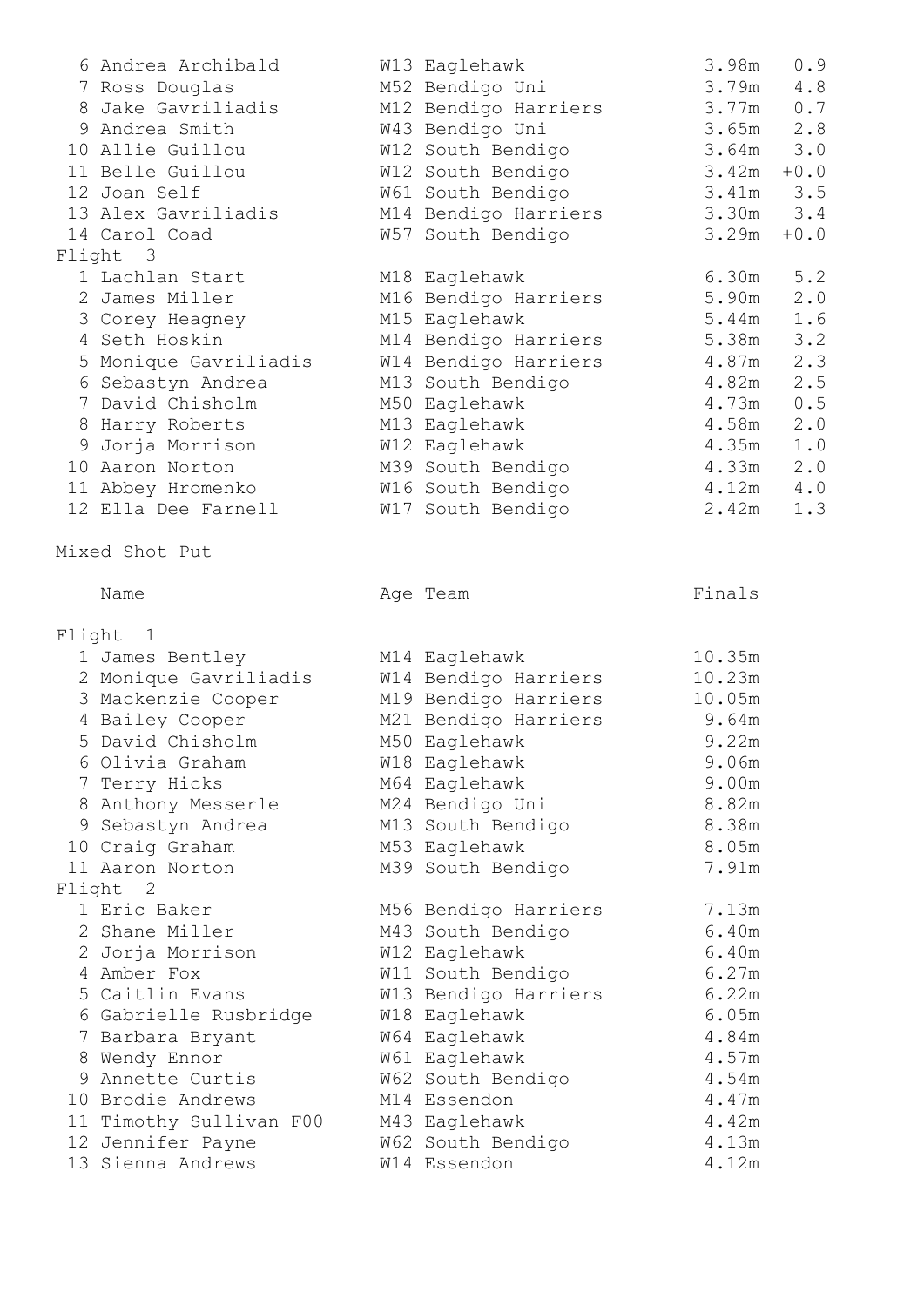| Flight | $\overline{\phantom{a}}$               |                                        |                  |
|--------|----------------------------------------|----------------------------------------|------------------|
|        | 1 Jake Gavriliadis                     | M12 Bendigo Harriers                   | 12.74m           |
|        | 2 Cassidy Miller                       | W12 South Bendigo                      | 7.85m            |
|        | 3 Neil Shaw                            | M45 Bendigo Harriers                   | 7.60m            |
|        | 4 Ross Douglas                         | M52 Bendigo Uni                        | 7.47m            |
|        | 5 Ebony Whiley                         | W23 Eaglehawk                          | 7.46m            |
|        | 6 Martin Fryer                         | M74 Eaglehawk                          | 7.43m            |
|        | 7 Peter Savage                         | M64 Eaglehawk                          | 7.14m            |
|        | 8 Jeremy Vaughan                       | M38 Bendigo Harriers                   | 6.99m            |
|        | 9 Alex Gavriliadis                     | M14 Bendigo Harriers                   | 6.90m            |
|        | 10 Joshua Evans                        | M13 Bendigo Harriers                   | 6.78m            |
|        | 11 Christopher Kadri                   | M49 Eaglehawk                          | 6.26m            |
|        | 12 Joan Self                           | W61 South Bendigo                      | 6.22m            |
|        | 13 Leah Langtree                       | W42 Eaglehawk                          | 6.19m            |
|        | 14 Carol Coad                          | W57 South Bendigo                      | 6.15m            |
|        | 15 Andrea Archibald                    | W13 Eaglehawk                          | 5.52m            |
|        | Mixed Javelin Throw                    |                                        |                  |
|        | Name                                   | Age Team                               | Finals           |
|        |                                        |                                        |                  |
| Flight | $\overline{\phantom{0}}$               |                                        |                  |
|        | 1 James Miller                         | M16 Bendigo Harriers                   | 46.07m           |
|        | 2 Jake Gavriliadis                     | M12 Bendigo Harriers                   | 32.15m           |
|        | 3 Neil Shaw                            | M45 Bendigo Harriers                   | 26.30m           |
|        | 4 Maya Kadri                           | W14 Eaglehawk                          | 24.33m           |
|        | 5 Geoff Jordan                         | M49 Bendigo Harriers                   | 22.68m           |
|        | 6 Ross Douglas                         | M52 Bendigo Uni                        | 22.38m           |
|        | 7 Jeremy Vaughan<br>8 Ella Dee Farnell | M38 Bendigo Harriers                   | 21.36m           |
|        | 9 Joan Self                            | W17 South Bendigo                      | 20.73m           |
|        | 10 Logan Hromenko                      | W61 South Bendigo<br>M13 South Bendigo | 19.82m<br>19.79m |
|        | 11 Peter Savage                        | M64 Eaglehawk                          | 19.31m           |
|        | 12 Carol Coad                          | W57 South Bendigo                      | 18.97m           |
|        | 13 Gretel Holmes                       | W14 Bendigo Harriers                   | 18.48m           |
|        | 14 Alex Gavriliadis                    | M14 Bendigo Harriers                   | 18.26m           |
|        | 14 Kevin Shanahan                      | M62 Eaglehawk                          | 18.26m           |
|        | 16 Martin Fryer                        | M74 Eaglehawk                          | 15.88m           |
|        | 17 Trudy Haines                        | W48 South Bendigo                      | 15.28m           |
|        | 18 Cassidy Miller                      | W12 South Bendigo                      | 15.27m           |
|        | 19 Andrea Smith                        | W43 Bendigo Uni                        | 14.34m           |
|        | Flight 2                               |                                        |                  |
|        | 1 Lachlan Start                        | M18 Eaglehawk                          | 45.88m           |
|        | 2 Anthony Messerle                     | M24 Bendigo Uni                        | 43.79m           |
|        | 3 Bailey Cooper                        | M21 Bendigo Harriers                   | 39.82m           |
|        | 4 Keely Trew                           | W26 South Bendigo                      | 35.38m           |
|        | 5 Mackenzie Cooper                     | M19 Bendigo Harriers                   | 31.50m           |
|        | 6 Terry Hicks                          | M64 Eaglehawk                          | 28.95m           |
|        | 7 Aaron Norton                         | M39 South Bendigo                      | 28.57m           |
|        | 8 Jorja Hill                           | W13 Bendigo Harriers                   | 27.72m           |
|        | 9 David Chisholm                       | M50 Eaglehawk                          | 27.69m           |
|        | 10 Geoff Shaw                          | M70 Bendigo Harriers                   | 26.14m           |
|        | 11 Christopher Kadri                   | M49 Eaglehawk                          | 23.50m           |
|        | 12 Ruby Hore                           | W16 Bendigo Harriers                   | 22.91m           |
|        | 13 Monique Gavriliadis                 | W14 Bendigo Harriers                   | 20.37m           |
|        |                                        |                                        |                  |